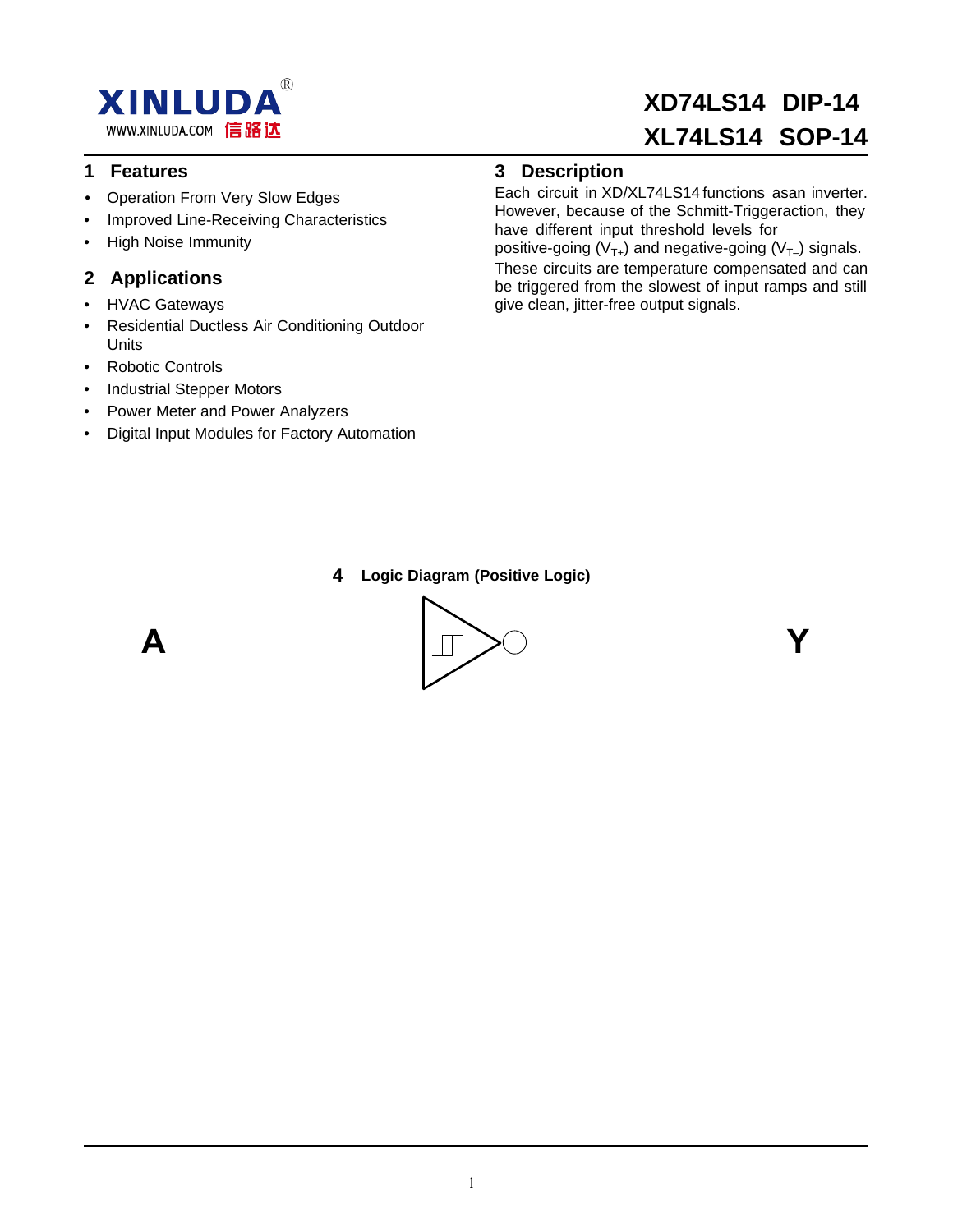## **5 Pin Configuration and Functions**



|              | г III I чичноно |           |                        |  |  |  |  |  |
|--------------|-----------------|-----------|------------------------|--|--|--|--|--|
|              | <b>PIN</b>      |           |                        |  |  |  |  |  |
| <b>NAME</b>  | <b>DIP/SOP</b>  | <b>VO</b> | <b>DESCRIPTION</b>     |  |  |  |  |  |
| 1A           | 1               |           | Channel 1 input        |  |  |  |  |  |
| 1Y           | $\overline{2}$  | O         | Channel 1 output       |  |  |  |  |  |
| 2A           | 3               |           | Channel 2 input        |  |  |  |  |  |
| 2Y           | 4               | O         | Channel 2 output       |  |  |  |  |  |
| 3A           | 5               |           | Channel 3 input        |  |  |  |  |  |
| 3Y           | 6               | O         | Channel 3 output       |  |  |  |  |  |
| 4A           | 9               |           | Channel 4 input        |  |  |  |  |  |
| 4Y           | 8               | $\circ$   | Channel 4 output       |  |  |  |  |  |
| 5A           | 11              |           | Channel 5 input        |  |  |  |  |  |
| 5Y           | 10              | O         | Channel 5 output       |  |  |  |  |  |
| 6A           | 13              |           | Channel 6 input        |  |  |  |  |  |
| 6Y           | 12              | O         | Channel 6 output       |  |  |  |  |  |
| <b>GND</b>   | $\overline{7}$  |           | Ground                 |  |  |  |  |  |
| NC.          |                 |           | No internal connection |  |  |  |  |  |
| $V_{\rm CC}$ | 14              |           | Power supply           |  |  |  |  |  |

**Pin Functions**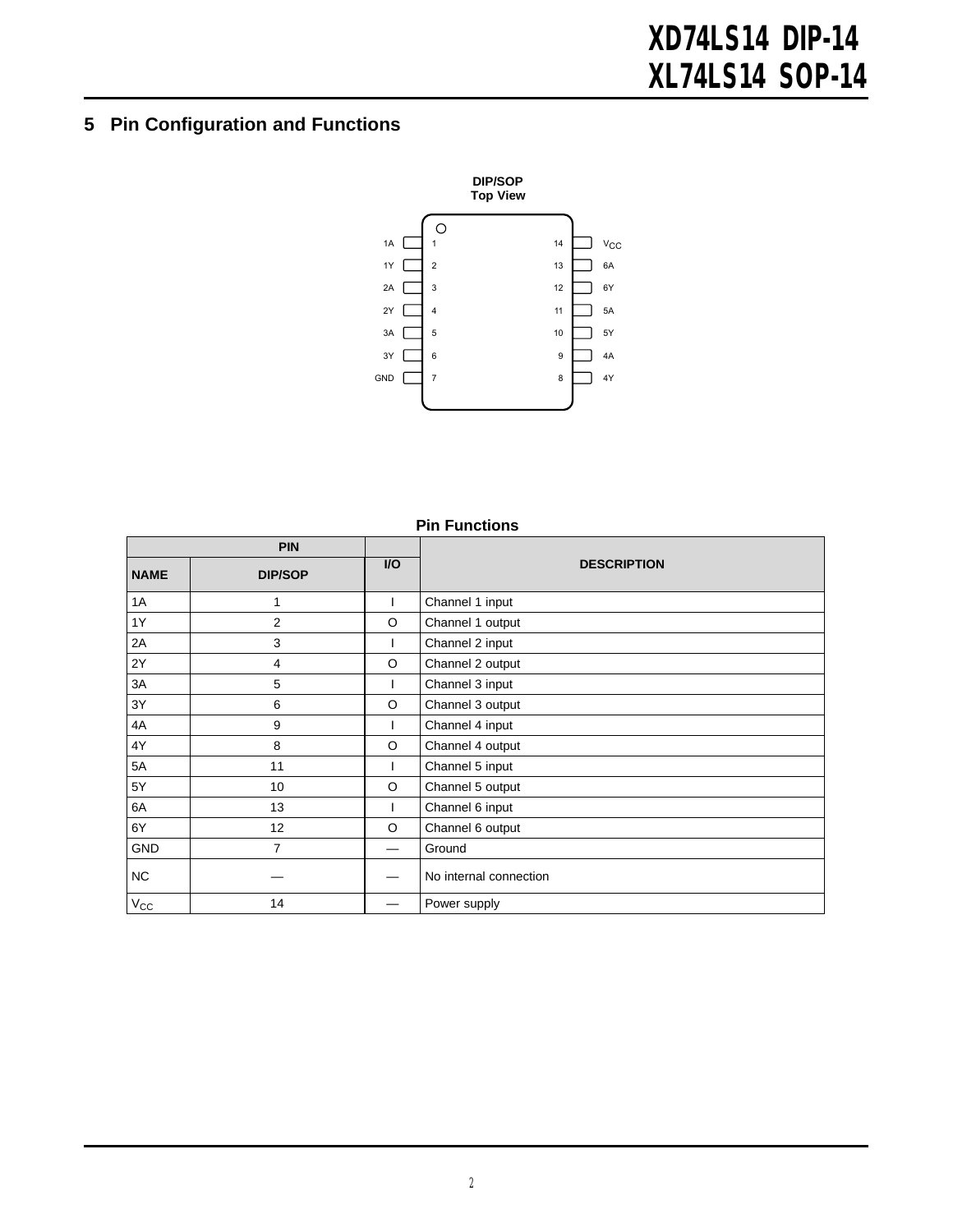## **6 Specifications**

#### **6.1 Absolute Maximum Ratings**

over operating free-air temperature range (unless otherwise noted)<sup>(1)</sup>

|                                                |  | <b>MIN</b>         | <b>MAX</b> | <b>UNIT</b> |  |
|------------------------------------------------|--|--------------------|------------|-------------|--|
| Supply voltage, V <sub>CC</sub> <sup>(2)</sup> |  |                    |            |             |  |
|                                                |  |                    | 5.5        |             |  |
| XD/XL74LS14<br>Input voltage                   |  |                    |            |             |  |
| Junction temperature, T <sub>J</sub>           |  |                    | 150        | °C          |  |
| Storage temperature, T <sub>stg</sub>          |  | °C<br>150<br>$-65$ |            |             |  |

(1) Stresses beyond those listed under *Absolute Maximum Ratings* may cause permanent damage to the device. These are stress ratings only, which do not imply functional operation of the device at these or any other conditions beyond those indicated under *Recommended Operating Conditions*. Exposure to absolute-maximum-rated conditions for extended periods may affect device reliability.

(2) Voltage values are with respect to network ground terminal.

#### **6.2 ESD Ratings**

|           |                            |                                                                       | <b>VALUE</b> | <b>UNIT</b> |  |
|-----------|----------------------------|-----------------------------------------------------------------------|--------------|-------------|--|
| $V$ (ESD) | Electrostatic<br>discharge | Human-body model (HBM), per ANSI/ESDA/JEDEC JS-001 <sup>(1)</sup>     | ±1500        |             |  |
|           |                            | Charged-device model (CDM), per JEDEC specification JESD22-C101 $(2)$ | ±2000        |             |  |

### <span id="page-2-0"></span>**6.3 Recommended Operating Conditions**

over operating free-air temperature range (unless otherwise noted)

|                 |                                |             | <b>MIN</b> | <b>NOM</b> | <b>MAX</b> | <b>UNIT</b> |
|-----------------|--------------------------------|-------------|------------|------------|------------|-------------|
| $V_{\rm CC}$    | Supply voltage                 | XD/XL74LS14 | 4.5        | 5          | 5.5        | v           |
|                 |                                |             | 4.75       | 5          | 5.25       |             |
| I <sub>OH</sub> | High-level output current      | XD/XL74LS14 |            |            | $-0.8$     | mA          |
|                 |                                |             |            |            | $-0.4$     |             |
| $I_{OL}$        | Low-level output current       | XD/XL74LS14 |            |            | 16         | mA          |
|                 |                                |             |            |            | 4          |             |
|                 |                                |             |            |            | 8          |             |
| $T_A$           | Operating free-air temperature |             | $-55$      |            | 125        | °C          |
|                 |                                | XD/XL74LS14 | 0          |            | 70         |             |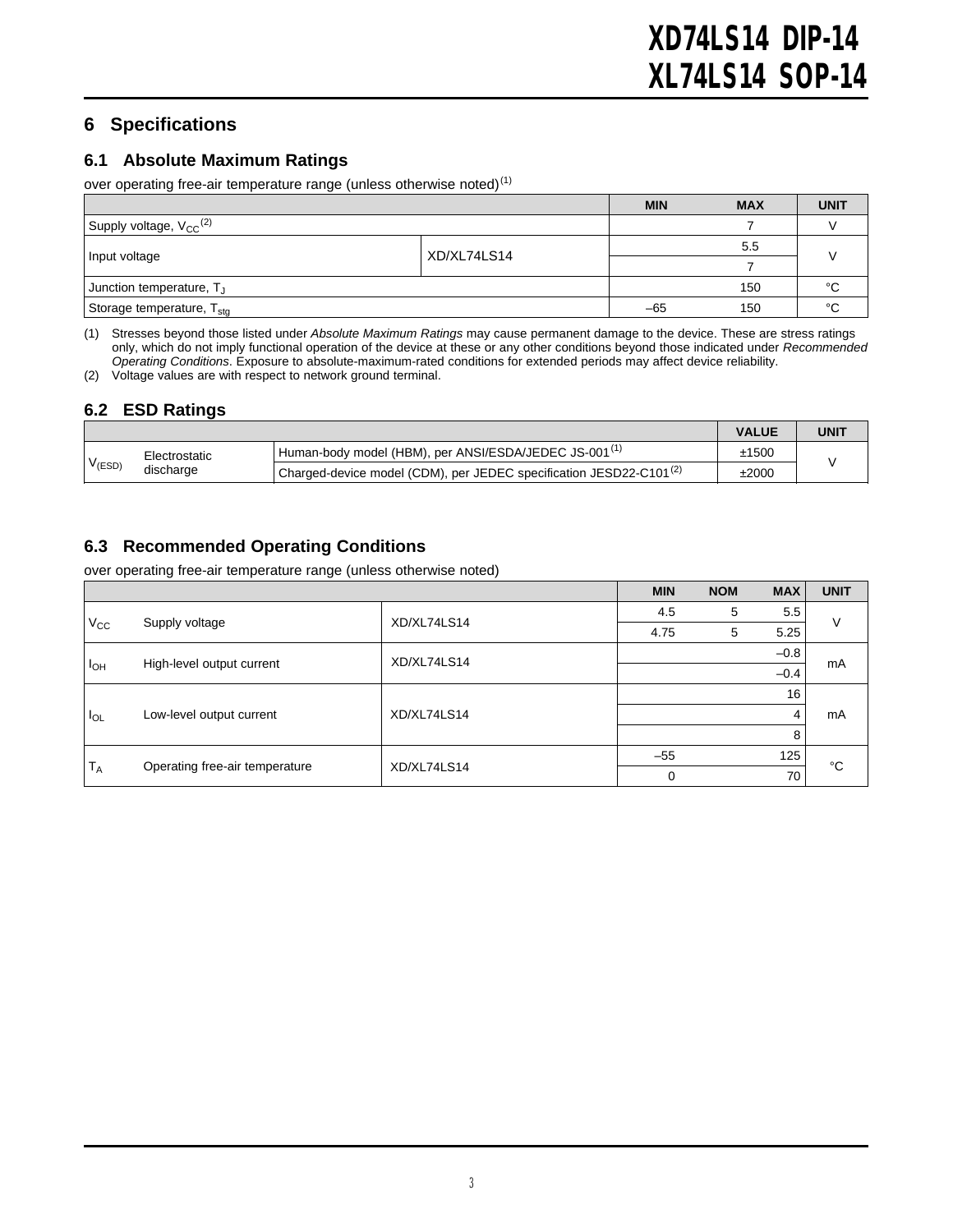#### **6.4 Electrical Characteristics**

over operating free-air temperature range (unless otherwise noted)

| <b>PARAMETER</b>                  | $\sim$ . Sportainly 1100 and tomporature range (annoue other modernoted)<br><b>TEST CONDITIONS<sup>(1)</sup></b> |                              |       | $TYP^{(2)}$ | <b>MAX</b> | <b>UNIT</b> |
|-----------------------------------|------------------------------------------------------------------------------------------------------------------|------------------------------|-------|-------------|------------|-------------|
|                                   |                                                                                                                  |                              | 1.5   | 1.7         | 2          |             |
| $V_{T+}$                          | $V_{CC}$ = 5 V                                                                                                   |                              | 1.4   | 1.6         | 1.9        | $\vee$      |
| $V_{T-}$                          |                                                                                                                  | 74LS14                       | 0.6   | 0.9         | 1.1        |             |
|                                   | $V_{\text{CC}} = 5$ V                                                                                            |                              | 0.5   | 0.8         |            | $\vee$      |
| Hysteresis<br>$(V_{T+} - V_{T-})$ | $V_{CC}$ = 5 V                                                                                                   |                              |       | 0.8         |            | $\vee$      |
|                                   | $V_{CC}$ = MIN, $I_1$ = -12 mA, XD/XL74LS14                                                                      |                              |       |             | $-1.5$     | $\vee$      |
| $V_{\text{IK}}$                   | $V_{CC}$ = MIN, $I_1$ = -18 mA, XD/XL74LS14                                                                      |                              |       |             | $-1.5$     |             |
|                                   | $V_{CC}$ = MIN, $V_1$ = 0.6 V, $I_{OH}$ = -0.8 mA, XD/XL74LS14                                                   |                              | 2.4   | 3.4         |            | $\vee$      |
| $V_{OH}$                          | $V_{CC}$ = MIN, $V_1$ = 0.5 V, $I_{OH}$ = -0.4 mA, XD/XL74LS14                                                   |                              | 2.4   | 3.4         |            |             |
|                                   | $V_{CC}$ = MIN, $V_1$ = 2 V, $I_{OL}$ = 16 mA, XD/XL74LS14                                                       |                              |       | 0.2         | 0.4        |             |
| $V_{OL}$                          | $V_{CC}$ = MIN, $V_1$ = 1.9 V                                                                                    | $I_{OL} = 4$ mA, XD/XL74LS14 |       | 0.25        | 0.4        | V           |
|                                   |                                                                                                                  | $I_{OL}$ = 8 mA, XD/XL74LS14 |       | 0.35        | 0.5        |             |
|                                   | $V_{CC} = 5 V$ , $V_1 = V_{T+}$                                                                                  | XD/XL74LS14                  |       | $-0.43$     |            |             |
| $I_{T+}$                          |                                                                                                                  |                              |       | $-0.14$     |            | mA          |
|                                   | $V_{CC} = 5 V$ , $V_1 = V_{T-}$                                                                                  | XD/XL74LS14                  |       | $-0.56$     |            | mA          |
| $I_{T-}$                          |                                                                                                                  |                              |       | $-0.18$     |            |             |
|                                   | $V_{CC}$ = MAX, $V_1$ = 5.5 V, XD/XL74LS14                                                                       |                              |       |             | 1          | mA          |
| $\mathbf{I}_{\text{L}}$           | $V_{CC}$ = MAX, $V_1$ = 7 V, XD/XL74LS14                                                                         |                              |       |             | 0.1        |             |
|                                   | $V_{CC}$ = MAX, $V_{IH}$ = 2.4 V, XD/XL74LS1414                                                                  |                              |       |             | 40         |             |
| ŀщ                                | $V_{CC}$ = MAX, $V_{IH}$ = 2.7 V, XD/XL74LS14                                                                    |                              |       |             | 20         | μA          |
|                                   | $V_{CC}$ = MAX, $V_{II}$ = 0.4 V                                                                                 | XD/XL74LS14                  |       | $-0.8$      | $-1.2$     | mA          |
| $I_{\rm IL}$                      |                                                                                                                  |                              |       |             | $-0.4$     |             |
|                                   | $V_{CC}$ = MAX                                                                                                   |                              | $-18$ |             | $-55$      |             |
| $I_{OS}$ <sup>(3)</sup>           |                                                                                                                  | XD/XL74LS14                  | $-20$ |             | $-100$     | mA          |
|                                   | $V_{CC}$ = MAX                                                                                                   | XD/XL74LS14                  |       | 22          | 36         | mA          |
| $I_{CCH}$                         |                                                                                                                  |                              |       | 8.6         | 16         |             |
|                                   |                                                                                                                  | XD/XL74LS14                  |       | 39          | 60         | mA          |
| $I_{CCL}$                         | $V_{CC}$ = MAX                                                                                                   |                              |       | 12          | 21         |             |

(1) For conditions shown as MIN or MAX, use the appropriate value specified under recommended operating conditions.

(2) All typical values are at V<sub>CC</sub> = 5 V and T<sub>A</sub> = 25°C.<br>(3) Not more than one output should be shorted at a time.

#### **6.5 Switching Characteristics**

 $V_{CC}$  = 5 V, T<sub>A</sub> = 25°C, and over operating free-air temperature range (unless otherwise noted; see [Figure](#page-6-0) 13)

| <b>PARAMETER</b> | <b>FROM (INPUT)</b> | TO (OUTPUT) | <b>TEST CONDITIONS</b>                                                          | <b>MIN</b> | TYP | <b>MAX</b> | <b>UNIT</b> |
|------------------|---------------------|-------------|---------------------------------------------------------------------------------|------------|-----|------------|-------------|
| <b>TPLH</b>      |                     |             | $R_1 = 400 \Omega$ and $C_1 = 15$ pF, or<br>$R_1 = 2 k\Omega$ and $C_1 = 15 pF$ |            | 15  | 22         | ns          |
| t <sub>PHL</sub> |                     |             | $R_1 = 400 \Omega$ and $C_1 = 15$ pF, or<br>$R_1 = 2 k\Omega$ and $C_1 = 15 pF$ |            | 15  | 22         | ns          |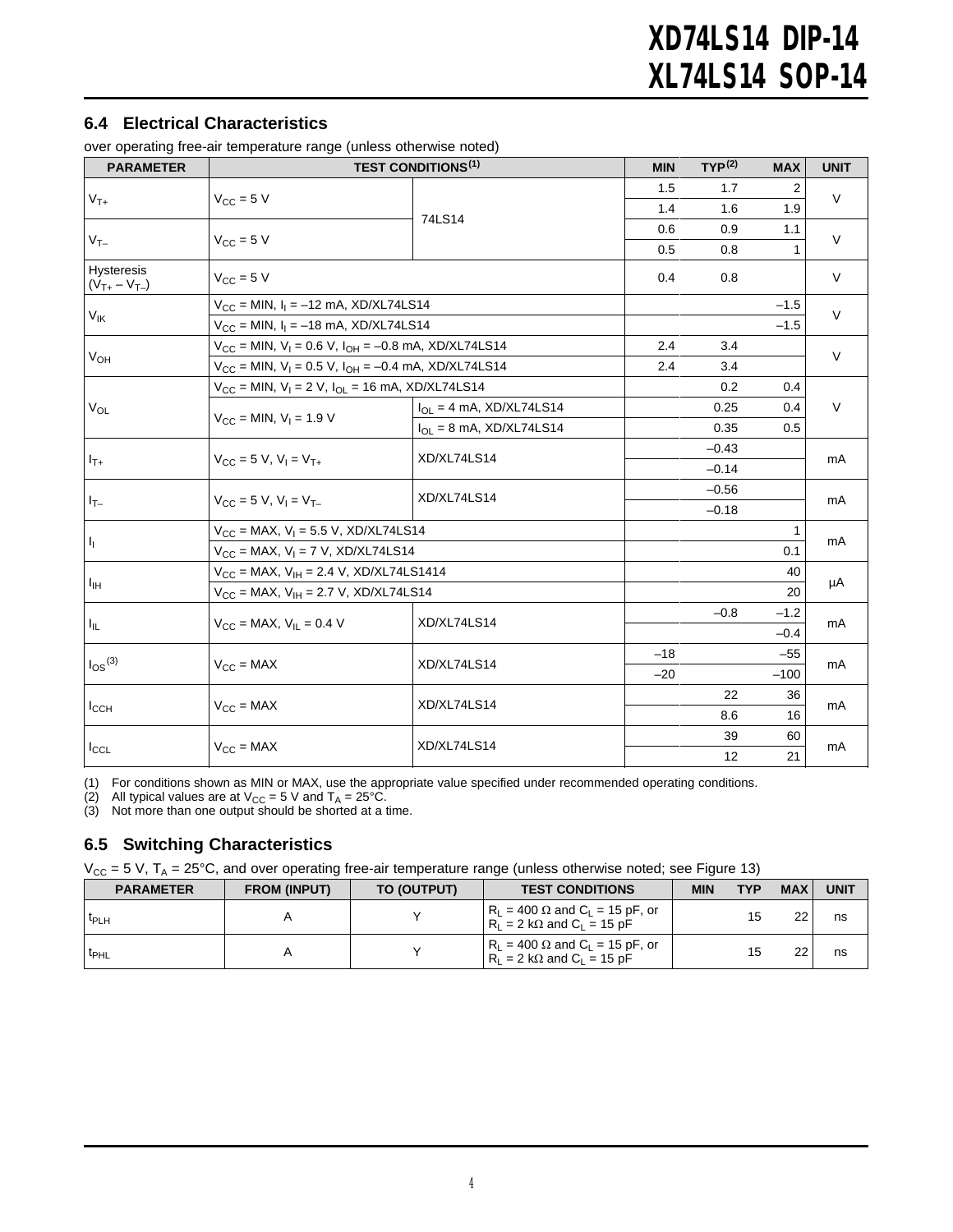#### **6.5.1 XD/XL74LS14 Circuits**

Data for temperatures below 0°C and above 70°C and supply voltage below 4.75 V and above 5.25 V are applicable for XD/XL74LS14 only.

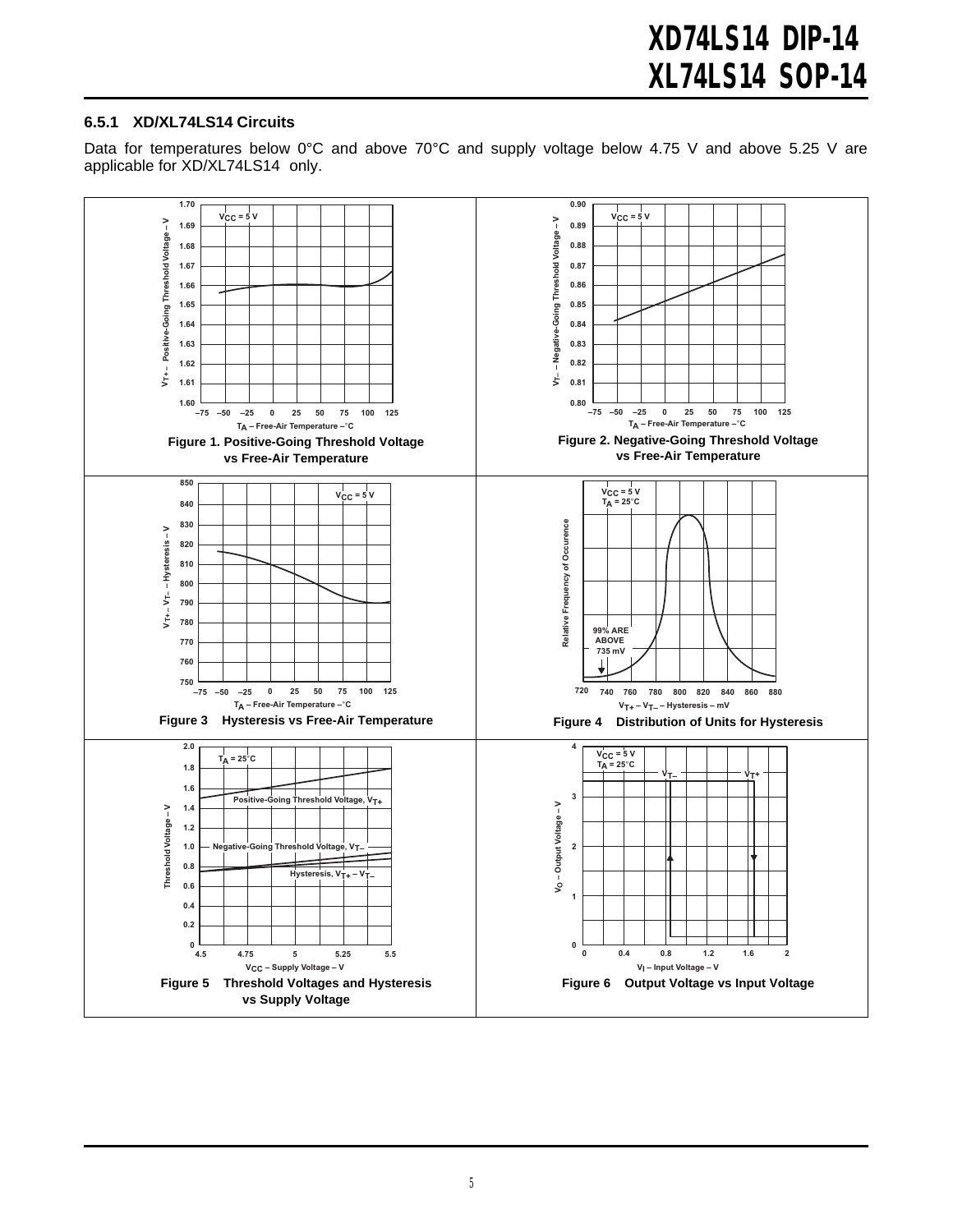### **7 Parameter Measurement Information**

#### **7.1 Series XD/XL74LS14 Devices**









**Figure 11 Voltage Waveforms Setup and Hold Times**











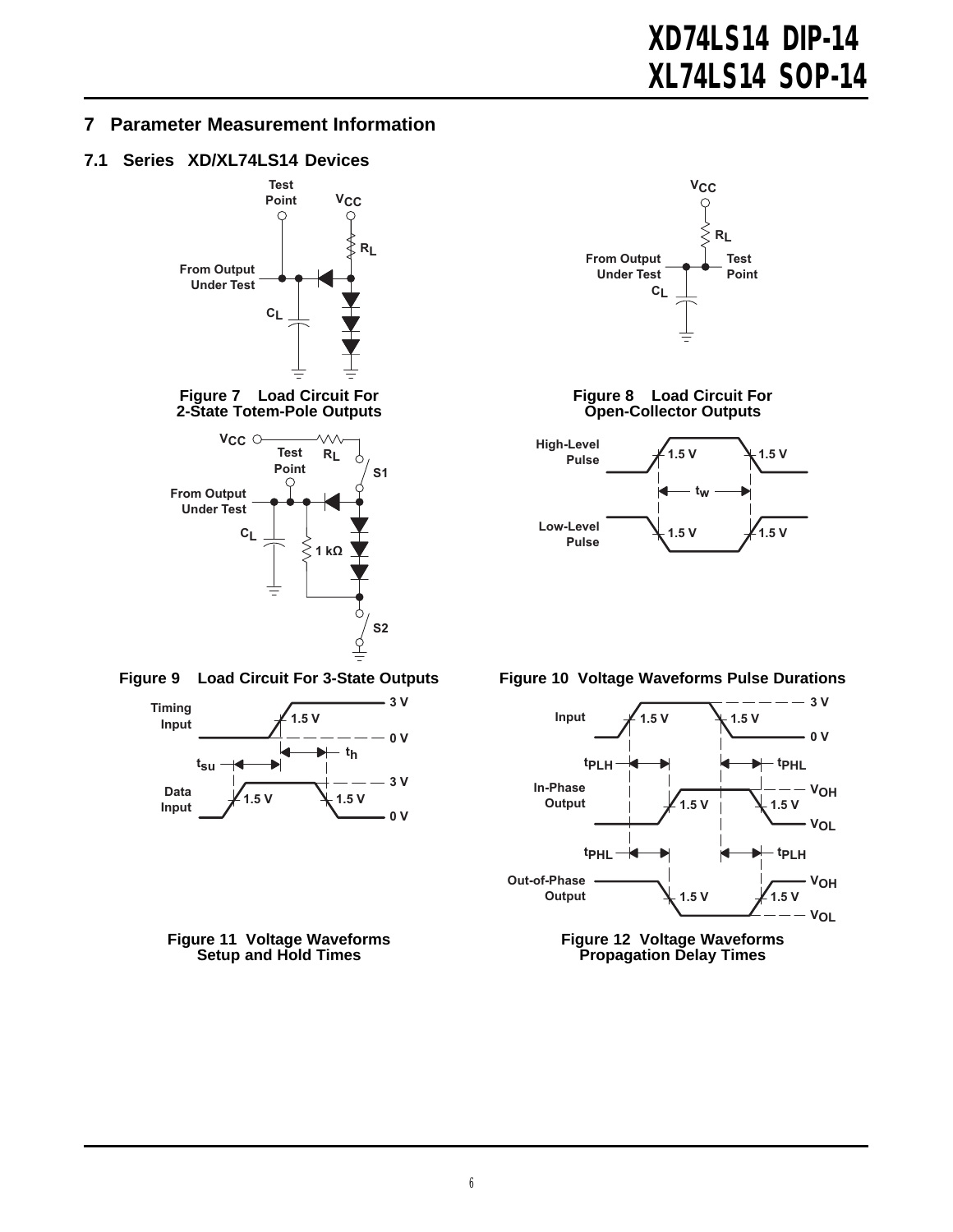#### **Series XD/XL74LS14 Devices (continued)**



- A.  $C_L$  includes probe and jig capacitance.
- B. All diodes are 1N3064 or equivalent.
- C. Waveform 1 is for an output with internal conditions such that the output is low except when disabled by the output control. Waveform 2 is for an output with internal conditions such that the output is high except when disabled by the output control.
- D. S1 and S2 are closed for t<sub>PLH</sub>, t<sub>PHL</sub>, t<sub>PHZ</sub>, and t<sub>PLZ</sub>; S1 is open and S2 is closed for t<sub>PZH</sub>; S1 is closed and S2 is open for  $t_{PZL}$ .
- <span id="page-6-0"></span>E. The outputs are measured one at a time with one input transition per measurement.

#### **Figure 13 Voltage Waveforms Enable and Disable Times, 3-State Outputs**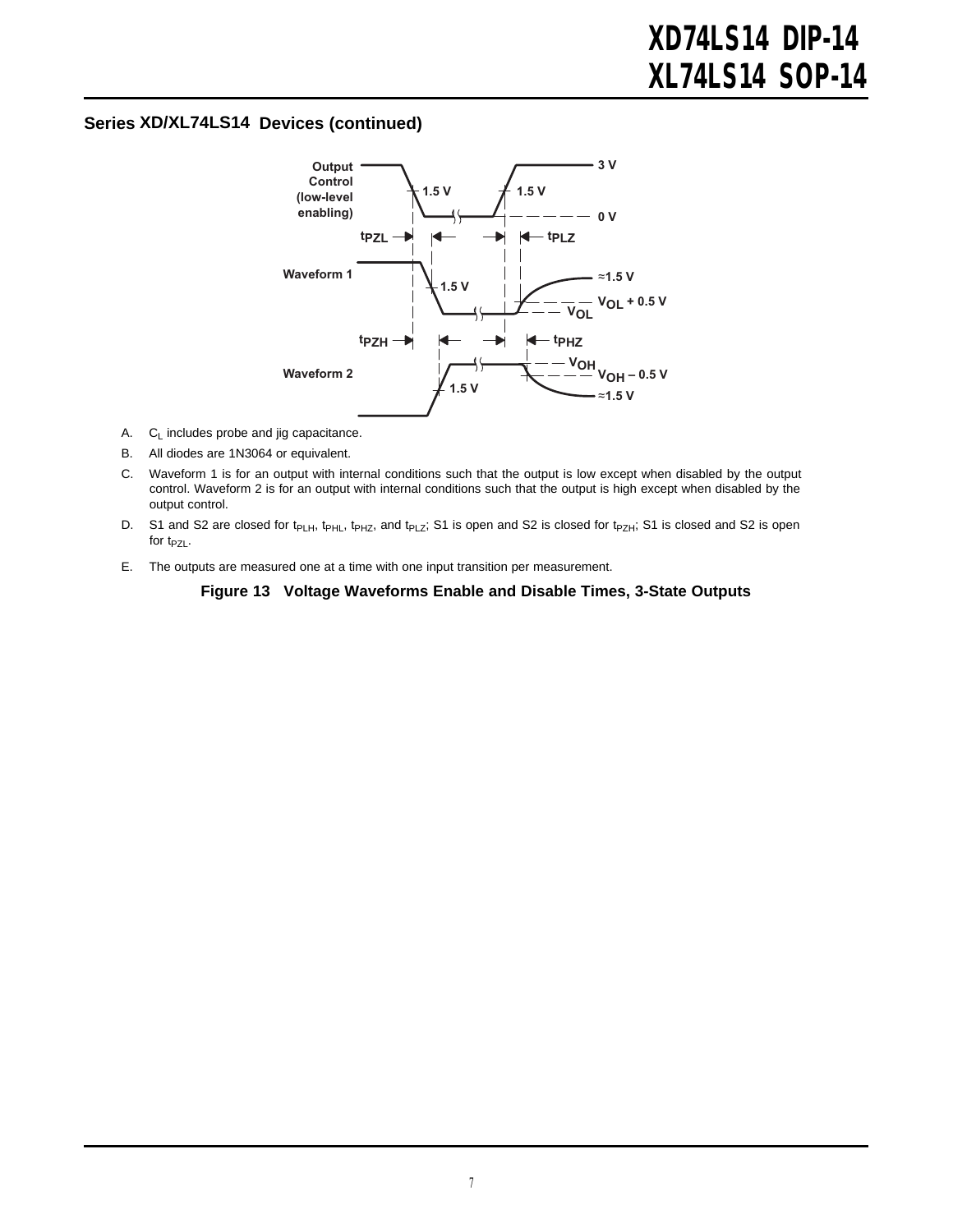## **7.2 Series XD/XL74LS14 Devices**



**Figure 14 Load Circuit For 2-State Totem-Pole Outputs**









#### **Figure 15 Load Circuit For Open-Collector Outputs**



**Figure 16 Load Circuit For 3-State Outputs Figure 17 Voltage Waveforms Pulse Durations**



**Figure 19 Voltage Waveforms Propagation Delay Times**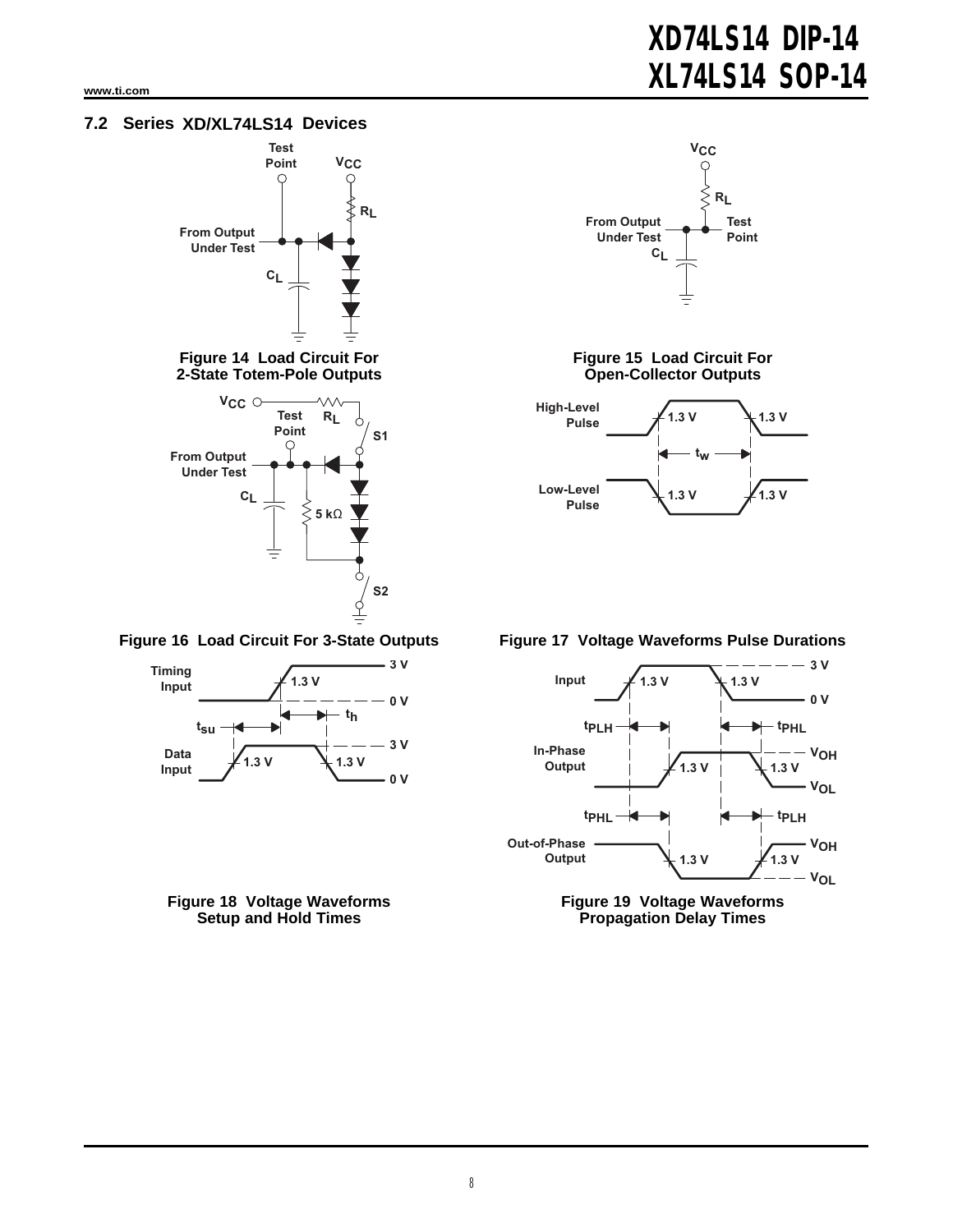#### **Series XD/XL74LS14 Devices (continued)**



- A.  $C_L$  includes probe and jig capacitance.
- B. All diodes are 1N3064 or equivalent.
- C. Waveform 1 is for an output with internal conditions such that the output is low except when disabled by the output control. Waveform 2 is for an output with internal conditions such that the output is high except when disabled by the output control.
- D. S1 and S2 are closed for t<sub>PLH</sub>, t<sub>PHL</sub>, t<sub>PHZ</sub>, and t<sub>PLZ</sub>; S1 is open and S2 is closed for t<sub>PZH</sub>; S1 is closed and S2 is open for  $t_{PZL}$ .
- E. Phase relationships between inputs and outputs have been chosen arbitrarily for these examples.
- F. All input pulses are supplied by generators having the following characteristics: PRR ≤ 1 MHz, Z<sub>O</sub> ≈ 50 Ω, t<sub>r</sub> ≤ 1.5 ns,  $t_f \leq 2.6$  ns.
- G. The outputs are measured one at a time with one input transition per measurement.

#### **Figure 20 Voltage Waveforms Enable and Disable Times, 3-State Outputs**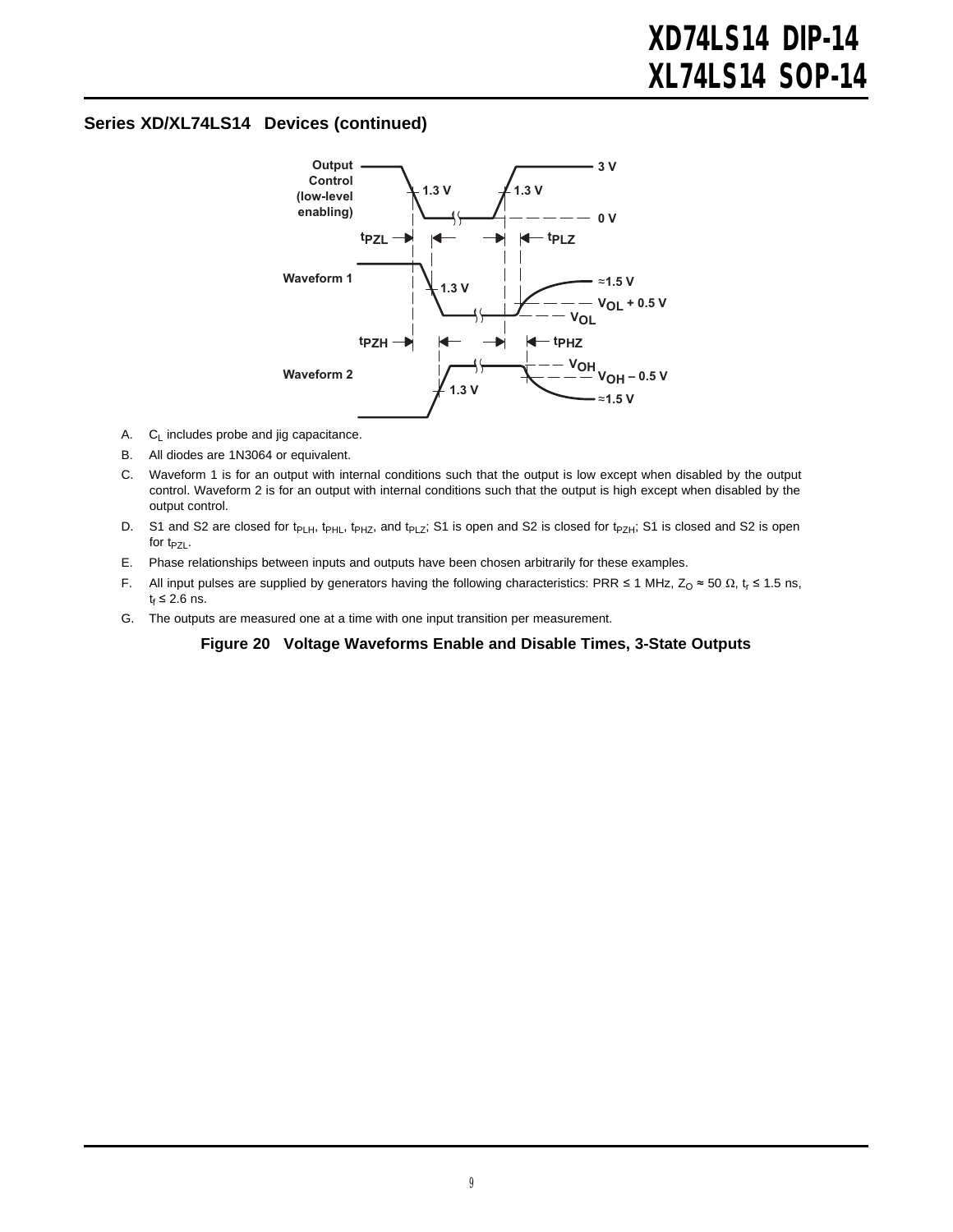## **Typical Application (continued)**

**8 Application Curve**



**Figure 21 Ideal Capacitor Voltage and Output Voltage With Positive Switching Threshold**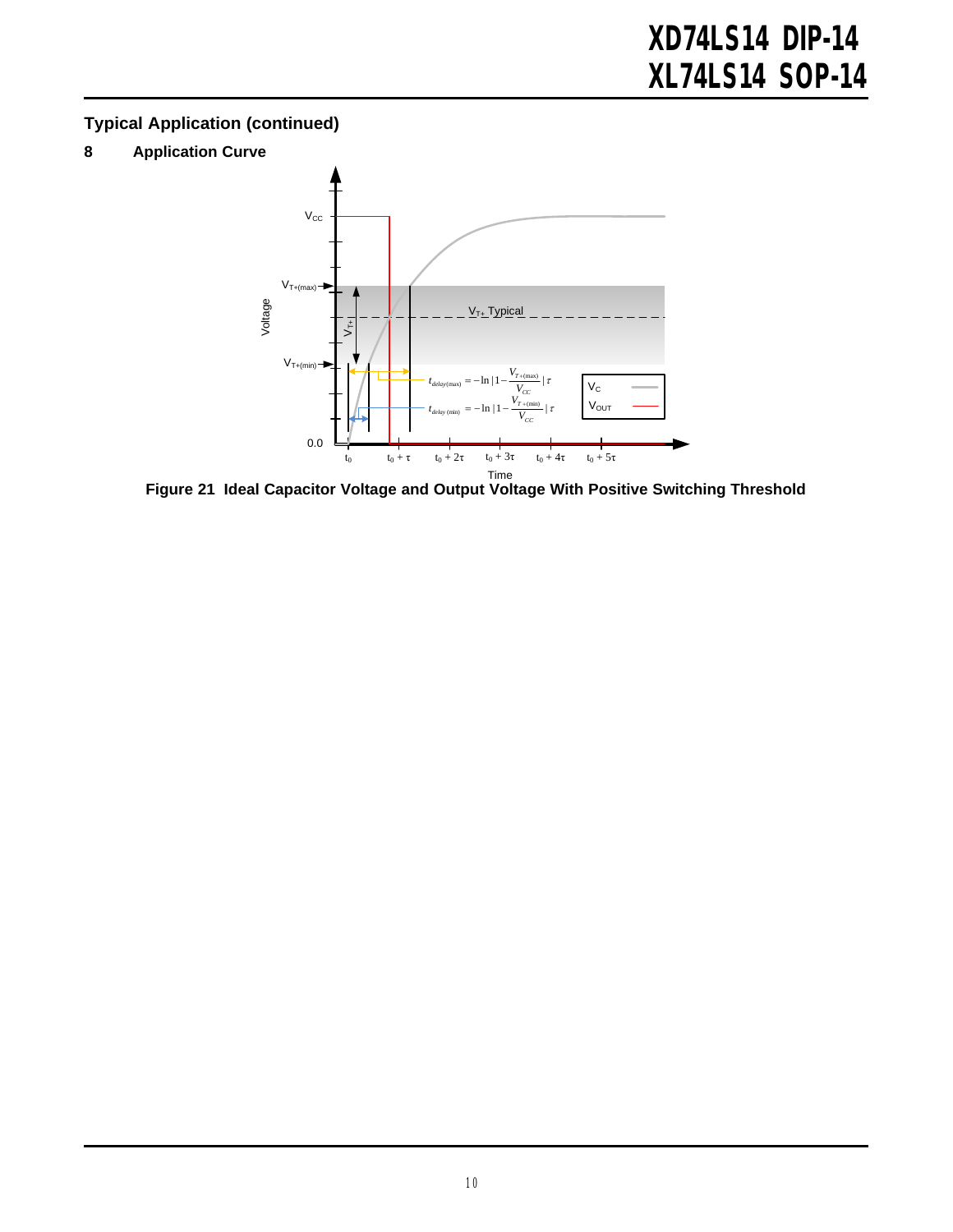## **8.1 System Examples**

Here are some examples of various applications using the XD/XL74LS14 device.

















**Figure 24 Multivibrator Figure 25 Threshold Detector**



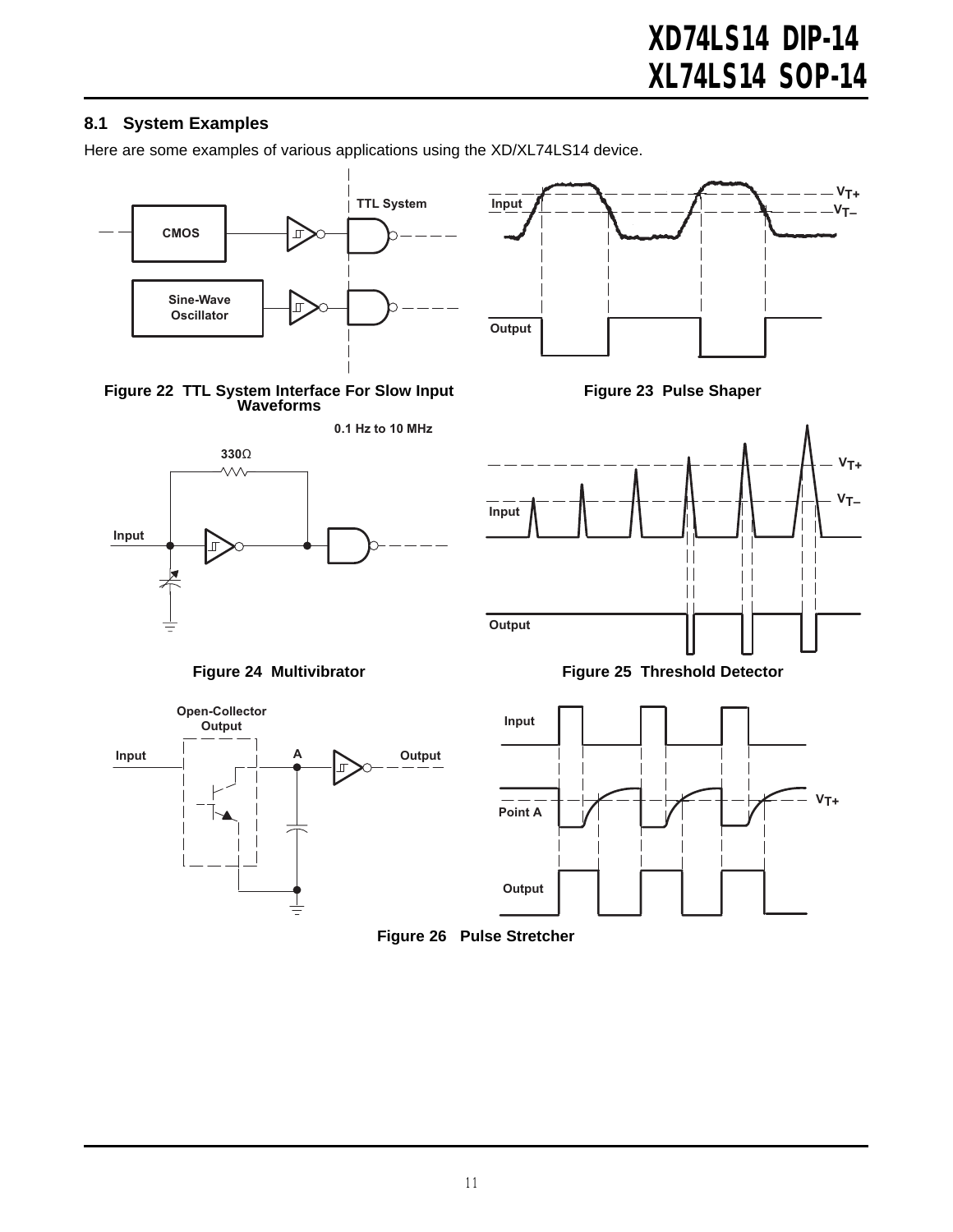#### **9 Power Supply Recommendations**

The power supply can be any voltage between the minimum and maximum supply voltage rating located in the *[Recommended](#page-2-0) Operating Conditions*. The V<sub>CC</sub> terminal must have a good bypass capacitor to prevent power disturbance. TI recommends using a 0.1- $\mu$ F capacitor on the V<sub>CC</sub> terminal, and must be placed as close as possible to the pin for best results.

#### **10 Layout**

#### **10.1 Layout Guidelines**

When using multiple bit logic devices, inputs must never float. In many cases, functions or parts of functions of digital logic devices are unused, for example, when only two inputs of a triple-input AND gate are used or only three of the four buffer gates are used. Such inputs must not be left unconnected because the undefined voltages at the outside connections result in undefined operational states. All unused inputs of digital logic devices must be connected to a high or low bias to prevent them from floating. The logic level that must be applied to any particular unused input depends on the function of the device. Generally they are tied to GND or  $V_{\text{CC}}$ , whichever makes more sense or is more convenient. Floating outputs are generally acceptable, unless the part is a transceiver.

#### **10.2 Layout Example**



**Figure 27 Layout Diagram**

## 以上信息仅供参考. 如需帮助联系客服人员。谢谢 XINLUDA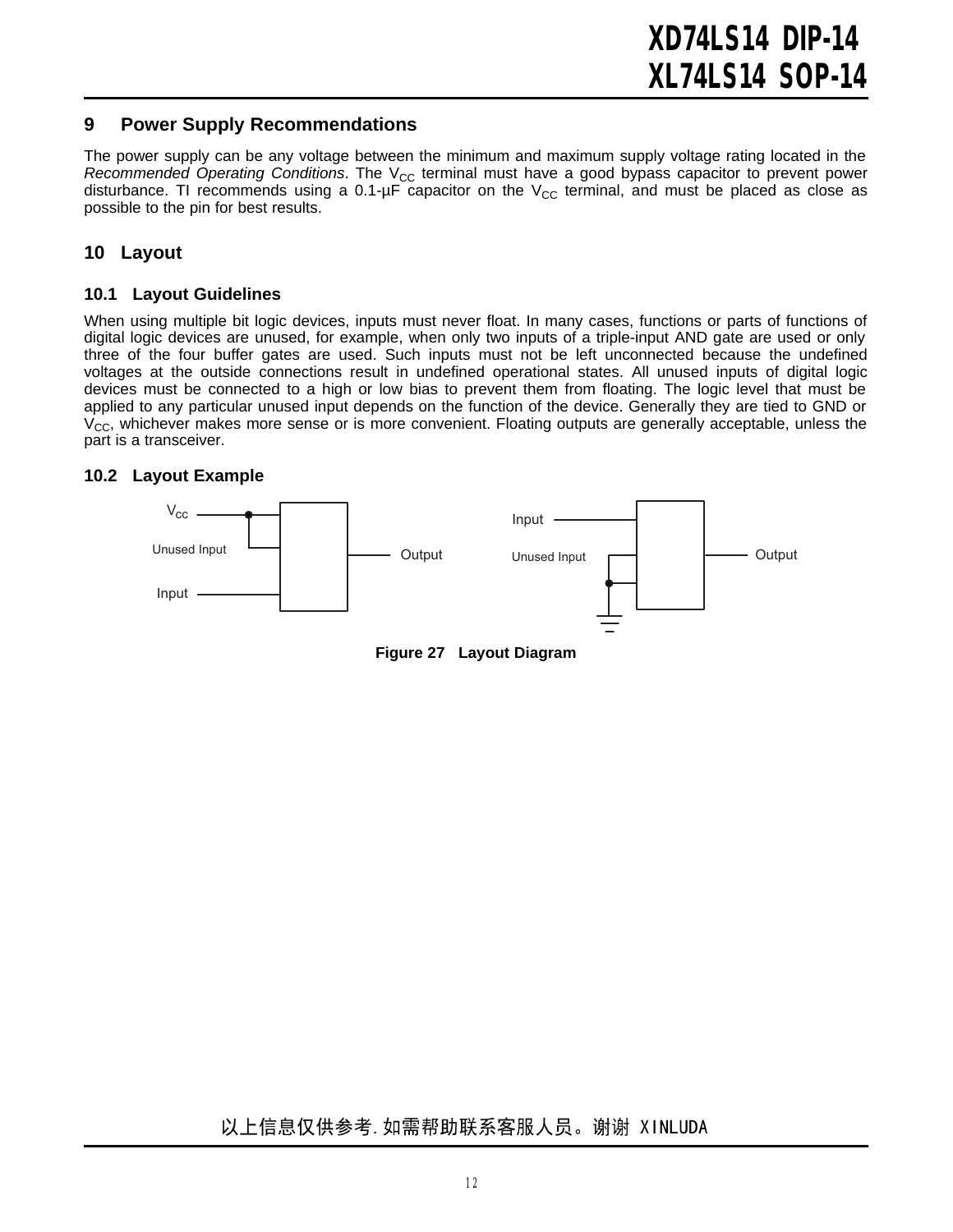